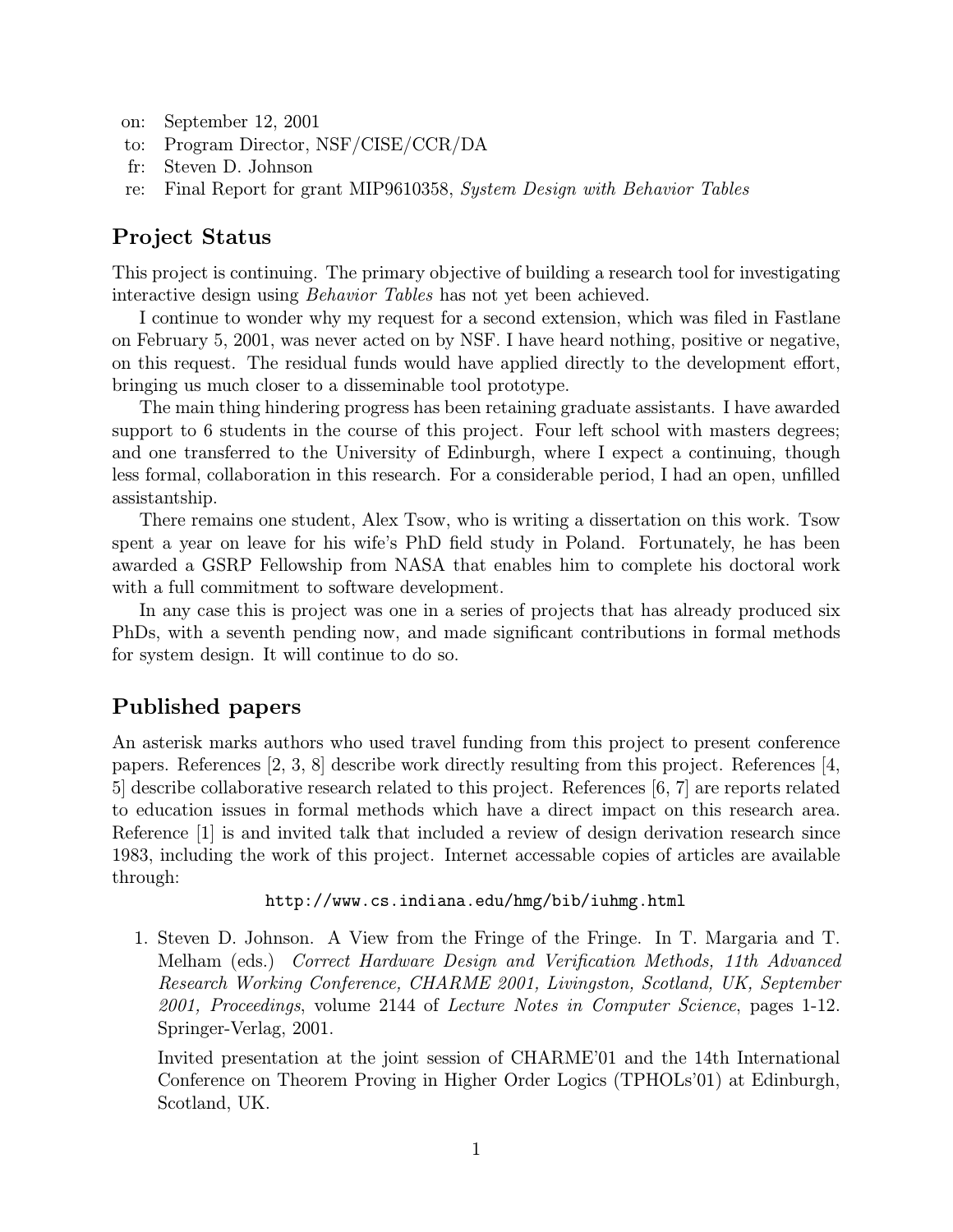- 2. Alex Tsow\* and Steven D. Johnson\*. Visualizing system factorizations with behavior tables. In Warren A. Hunt, Jr. and Steven D. Johnson, editors, Formal Methods in Computer-Aided Design, Third International Conference, FMCAD 2000, Austin, TX, USA, November 1-3, 2000, Proceedings, volume 1954 of Lecture Notes in Computer Science, pages 523-541, Heidelberg Berlin, 2000. Springer-Verlag.
- 3. Steven D. Johnson\* and Alex Tsow\*. Algebra of behavior tables. In C. M. Holloway, editor, Lfm2000: Fifth NASA Langley Formal Methods Workshop, pages 23-34, 2000. NASA Conference Publication NASA/CP-2000-210100. http://shemesh.larc.nasa.gov/fm/Lfm2000/
- 4. Steven D. Johnson, Yanhoung A. Liu, and Yuchen Zhang. A systematic incrementalization technique and its application to hardware design. International Journal on Software Tools for Technology Transfer, 2000. Invited for publication, in final review.
- 5. Steven D. Johnson\*, Yanhong A. Liu, and Yuchen Zhang. A systematic incrementalization technique and its application to hardware design. In L. Pierre and T. Kropf, editors, Correct Hardware Design and Verification Methods (CHARME'99), volume 1703 of Lecture Notes in Computer Science, pages 334-337, Berlin, 1999. Springer.
- 6. Steven D. Johnson. A workshop on formal methods education: an aggregation of opinions. International Journal on Software Tools for Technology Transfer, 2(3):203- 207, November 1999.
- 7. Steven D. Johnson, Warren P. Alexander, Shiu-Kai Chin, and Ganesh Gopalakrishnan. Report on the 21st century engineering consortium workshop. http://www.cs.indiana.edu/formal-methods-education/xxiec/report.html, March 1999. Report of the meeting held March 1998 at Melbourne, Florida.
- 8. Steven D. Johnson\*. A tabular language for system design. In C. Michael Holloway and Kelly J. Hayhurst, editors, Lfm97: Fourth NASA Langley Formal Methods Workshop, September 1997. NASA Conference Publication 3356, http://archive.larc.nasa.gov/shemesh/Lfm97/

#### System development

The DDD (Digital Design Derivation) research tool was commercialized by students from this research project, who started Derivations Systems, Inc. (www.derivation.com) in 1995. One of these students was an ABD doctoral student whose dissertation topic was behavior tables. After a couple of years it became clear that a collaborative relationship would not form with DSI, and that the ABD student would not continue his doctoral work in a commercial setting.

Hence it became necessary to revive the DDD tool, latent since 1994, and that a new student would inherit responsibility for the graphical front end. Thus, unanticipated development work and training became necessary, setting back new development objectives.

We shall continue the development effort, with one student funded by NASA, and, it is hoped, additional funding. Both Java and Tcl/TK table graphics have been explored and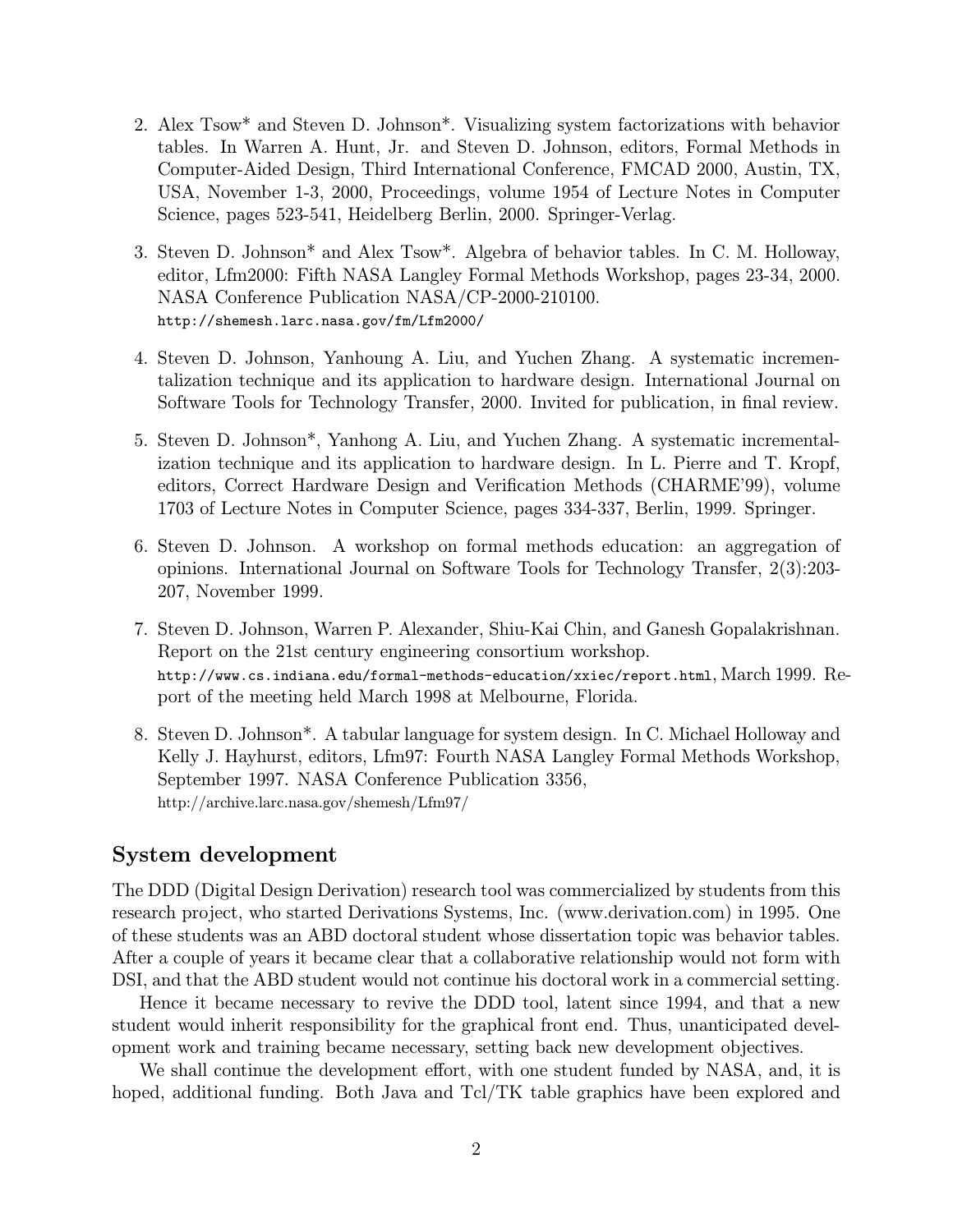background connections between the GUI and the semantic editor have been developed. I expect a research demonstration tool to be finished in 2003, regardless of additional funding.

# Travel

The following travel was funded in whole or in part by this grant.

- 1. Steven D. Johnson. 4th NASA/Langley Formal Methods Workshop (Lfm'97), Newport, VA, Sep. 9–14, 1997. Paper presentation.
- 2. Steven D. Johnson. 9th IFIP Advanced Research Working Conference on Correct Hardware Design and Verification Methods (CHARME'97), Montreal, Canada, Oct 16–19, 1997. Paper presentation.
- 3. Steven D. Johnson. 1998 NASA/Langley Formal Methods Group PVS course. Norfolk, VA, August 3–7, 1998. Attended a tutorial on the PVS theorem prover.
- 4. Steven D. Johnson. 1998 International Conference on Formal Methods in Computer Aided Design (FMCAD'98 and meeting of IFIP Working Group 10.5. San Jose, CA, August 3–7, 1998. Conference attendance, Working Group 10.5 participation.
- 5. Steven D. Johnson. International Federation for Information Processing Working Group 10.5 (IFIP/WG10.5) meeting and Design Automation Conference (DAC'99). New Orleans, LA, June 22–23, 1999. Conference attendance (1 day) and Working group participation.
- 6. Steven D. Johnson. World Congress on Formal Methods, Toulouse, France, September 20–24; and 10th IFIP Advanced Research Working Conference on Correct Hardware Design and Verification Methods (CHARME'99), Bad Herrenalb, Germany, September 26–29. Paper presentation at CHARME'99.
- 7. Steven D. Johnson and Alex Tsow. 5th NASA/Langley Formal Methods Workshop  $(Lfm2000)$ , Williamsburg, VA, Jun. 12–16, 1997. Paper presentation.
- 8. Steven D. Johnson and Alex Tsow. 2000 International Conference on Formal Methods in Computer Aided Design (FMCAD 2000 and meeting of SIG-CHARME special interest group on formal methods for system design. Paper presentation, session chairing. Johnson was conference co-chair with Warren A. Hunt, Jr. with principal duties of Program Chair.

### Other relevant items

- 1. Steven D. Johnson. Formal derivation of a scheme computer. Technical Report 544, Indiana University Computer Science Dept., Bloomington, Indiana, September 2000.
- 2. Ingo Cyliax, Steven D. Johnson, and Bhaskar Bose. Arriving at FPGA based hardware unix-encription using iterated codesign methods. Technical Report 496, Indiana University Computer Science Dept., Bloomington, Indiana, October 1997.